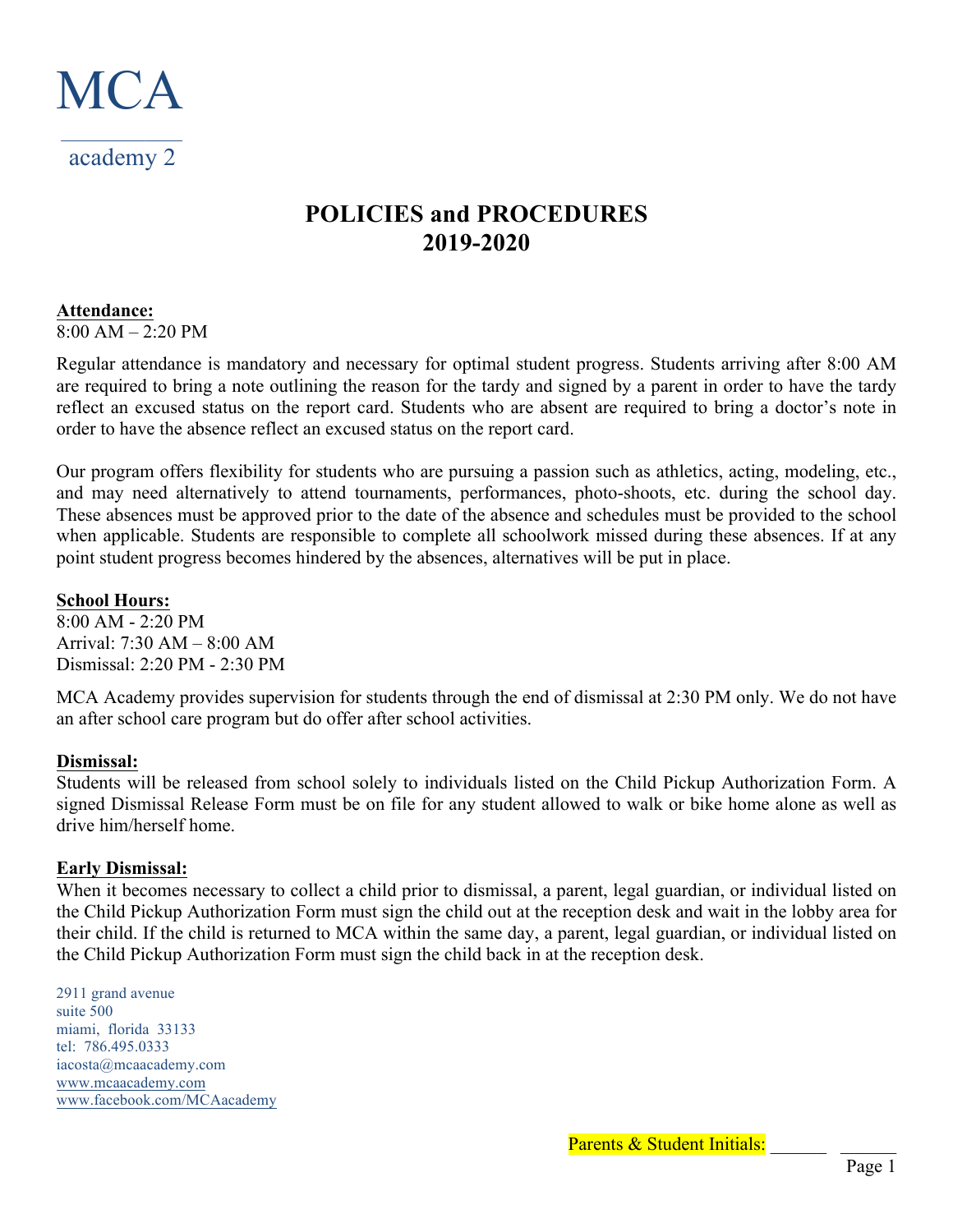

#### **Dress Code:**

MCA does not have a school uniform. Students are expected to come to school with proper attention having been given to personal cleanliness, grooming, and neatness of dress. Students are required to wear items of clothing that fit, provide adequate coverage, and contain designs or text that are appropriate for school, are not distracting to self or others, and are inoffensive.

Students whose personal attire or grooming does not meet the expectations and requirements previously described, shall be required to make the necessary alterations to such attire or grooming before entering the classroom or be sent home by the principal to be properly prepared for school. Students whose personal attire or grooming repeatedly fails to meet the minimum acceptable standards as determined by the principal and as specified in this rule shall be subject to appropriate disciplinary measures including suspension.

## **Bullying and Harassment:**

It is the policy of MCA Academy that all of its students and school employees have an educational setting that is safe, secure, and free from harassment and bullying of any kind. MCA Academy will not tolerate bullying and harassment of any type. Conduct that constitutes bullying and harassment, as defined by the Florida Department of Education Model Policy Against Bullying and Harassment, is prohibited. Concluding whether a particular action or incident constitutes a violation of this policy requires a determination based on all of the facts and surrounding circumstances. Consequences and appropriate remedial action for students who commit acts of bullying or harassment may range from positive behavioral interventions up to and including suspension or expulsion.

#### **Electronic Devices:**

Students may use electronic devices before and after school hours. Students are solely responsible for their electronics. During school hours all electronic devices must be turned in upon arrival and retrieved at dismissal. High school students who leave campus for recess and lunch are allowed to take their electronics when they leave and use them outside the building only. High school students must resubmit their electronics upon reentering the building. Any electronics not turned in and/or being used in the building will be confiscated and returned only when a parent comes in for a conference. If a student needs to use the telephone for any reason, they must obtain permission from their teacher.

Middle and high school students are required to bring their own laptops and flash drives, and use them solely for educational purposes under teacher supervision during school hours. Use of electronics during the school day for non-educational purposes, including but not limited to surfing the Internet, watching videos, emailing, texting, or chatting, is subject to appropriate disciplinary measures including suspension or expulsion.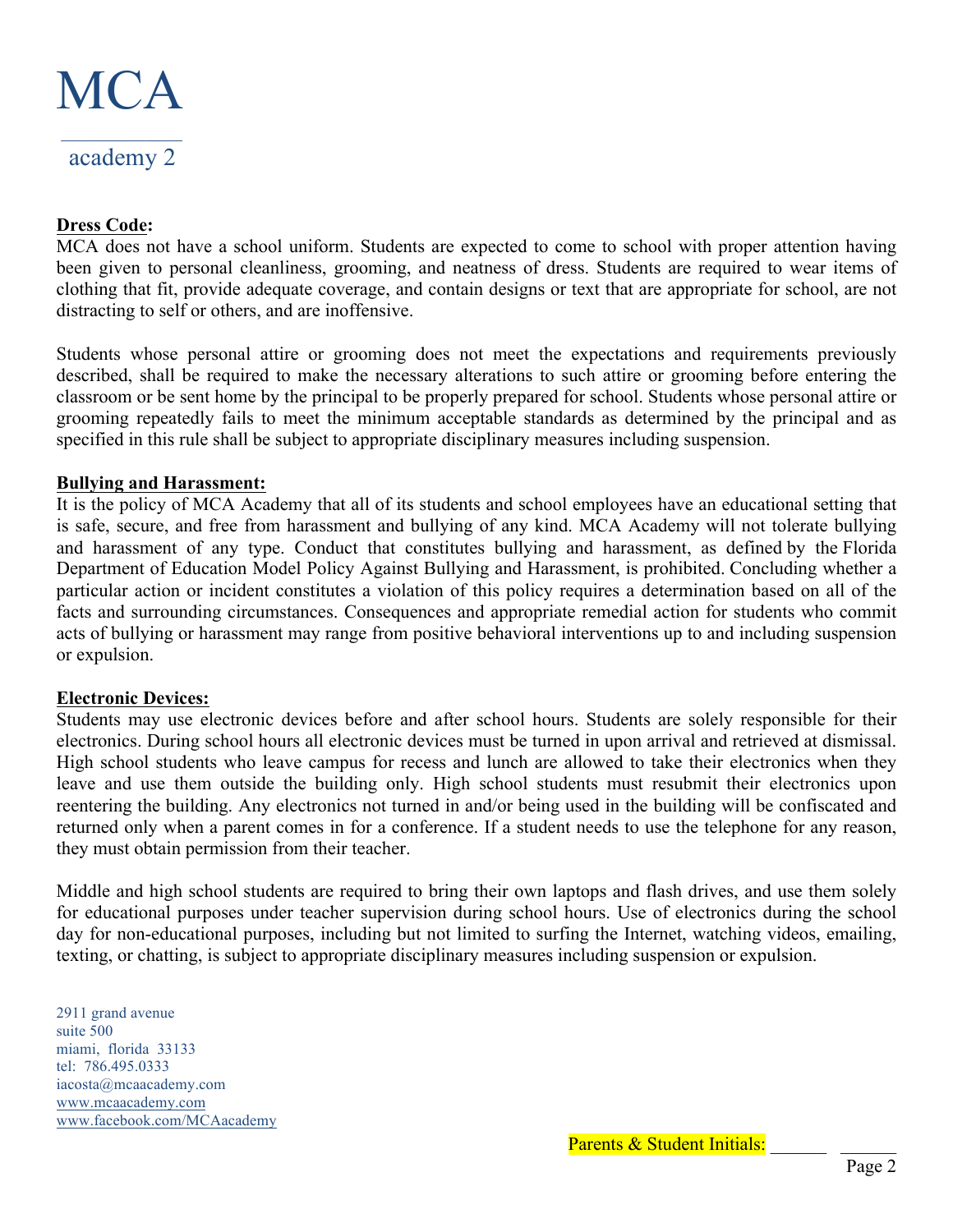

# academy 2

# **Drugs, Tobacco and Alcohol:**

We maintain a smoke and drug free environment. The possession or use of any tobacco product, including smokeless tobacco, is prohibited. The possession or use of illicit drugs, any medication or substance for any purpose other than that for which it is intended, or alcohol is prohibited. Use or possession by students of tobacco, illegal drugs, alcohol, or any other mood-altering substances during the school day, on field trips, or any special events, shall be subject to appropriate disciplinary measures including suspension or immediate expulsion.

## **Communication:**

Every student is provided an agenda on the first day of school. The agenda provides a means of daily communication between the school and home. Students are required to have their agenda each day and place it on their desk open to the current day's page during each class. Parents are to sign the agenda every Friday as part of their child's homework assignment for the weekend. If a child misplaces their agenda, parents must purchase another one from the school.

Weekly progress emails are provided the last day of the week with the exception of the week prior to parent/teacher conference days. Questions or concerns regarding the progress reported on any given subject are to be addressed with the respective classroom teacher directly.

#### **Change of Address, Telephone, and Email:**

MCA must be notified in writing of any change to address, telephone and email.

# **Student Personal Property and School Materials:**

Students are solely responsible for their personal property and school materials. MCA is not responsible for students' personal property. The cost of any schoolbooks or agendas that must be replaced for any reason or at any point during the school year is the responsibility of the family.

#### **Emergency Procedures:**

Should it be necessary to close MCA because of weather or other emergencies, MCA will follow the decisions of the Miami-Dade County Public Schools and an email message will be sent home.

If a Hurricane Warning is issued (meaning that a hurricane will strike within 24 hours), MCA will be closed in order to prepare for the storm.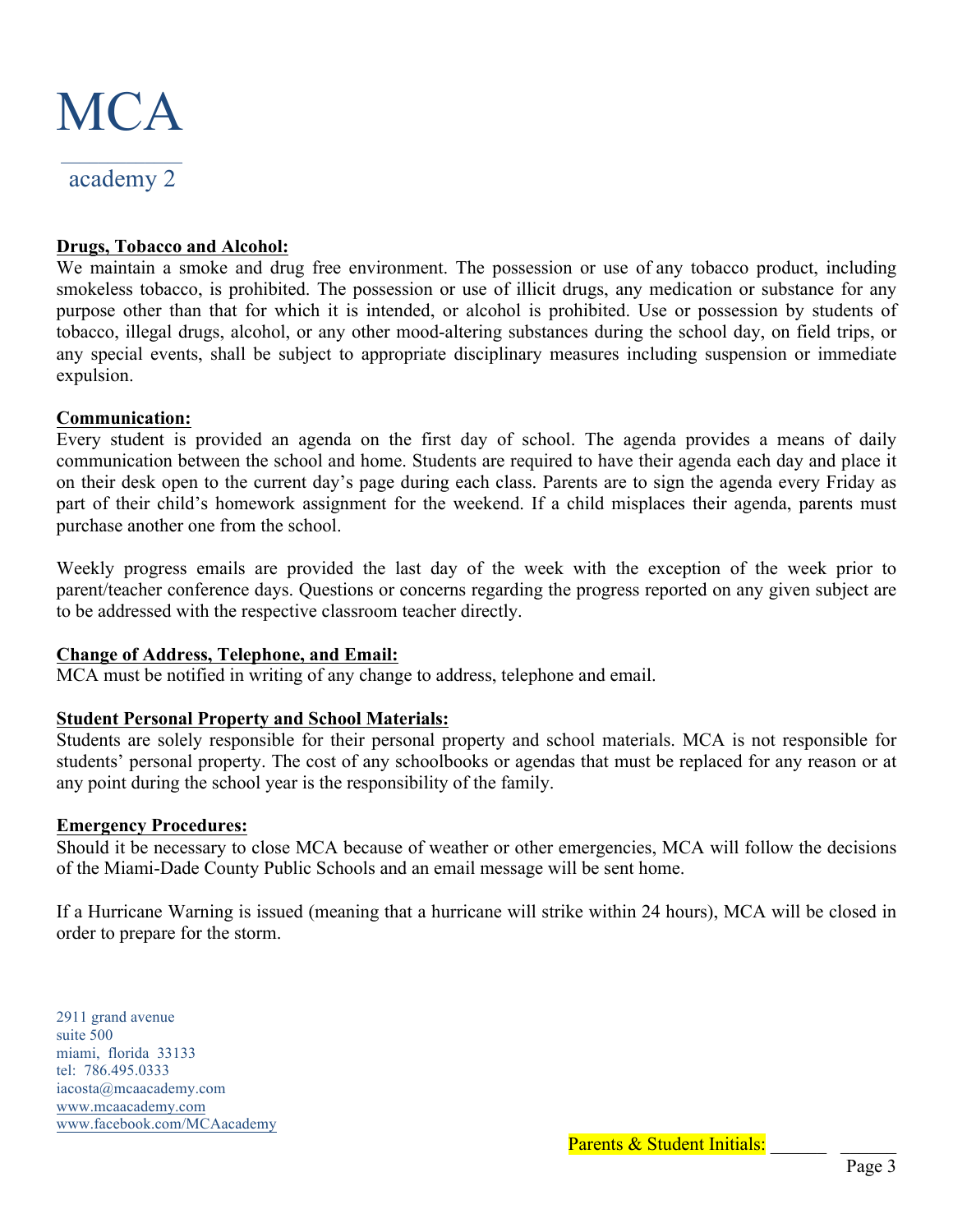

## **Immunization:**

It is required that students be immunized before attending MCA. Every student must have a Physical Exam Form 3040 and Florida HRS Form 680 Part A on file according to the vaccination schedule for Miami-Dade County before or on the first day of school.

## **Illness:**

Please contact MCA if your child is diagnosed with a communicable disease.

A child with a fever of 100 degrees or above must stay at home. A child developing a fever of 100 degrees or above during school hours, will be sent home.

A child may return to school after they have been free from fever for 24 hours without the use of Tylenol or Motrin or any other antipyretics.

A child who has vomited within the last 24 hours must stay at home. A child who becomes sick and vomits during school hours will be sent home.

A child with uncontrollable diarrhea (3-4 stools per hour) must stay at home.

A child diagnosed with Strep Throat must have been treated with antibiotics for 24 hours before returning to school.

A child diagnosed with bacterial conjunctivitis (pink eye) must have medication for 24 hours before returning to school. Children with viral conjunctivitis must have a doctor's release/report before returning to school.

In order for a child diagnosed with chickenpox to return to school, the lesions must be crusted over, fading and or disappearing 24 hours prior to return to school. The child must be free of fever for at least 24 hours without the use of medication.

A child with head lice must have been treated with a medicated shampoo and be clear at a check at MCA before returning to class.

Students are not allowed to possess medication of any kind or take medication on their own. If a child must take non-prescription medication and/or has been prescribed medication, which must be administered at MCA, MCA must be notified in writing. In the case of prescription medications, a physician's note must be submitted to MCA and the original medication container is required.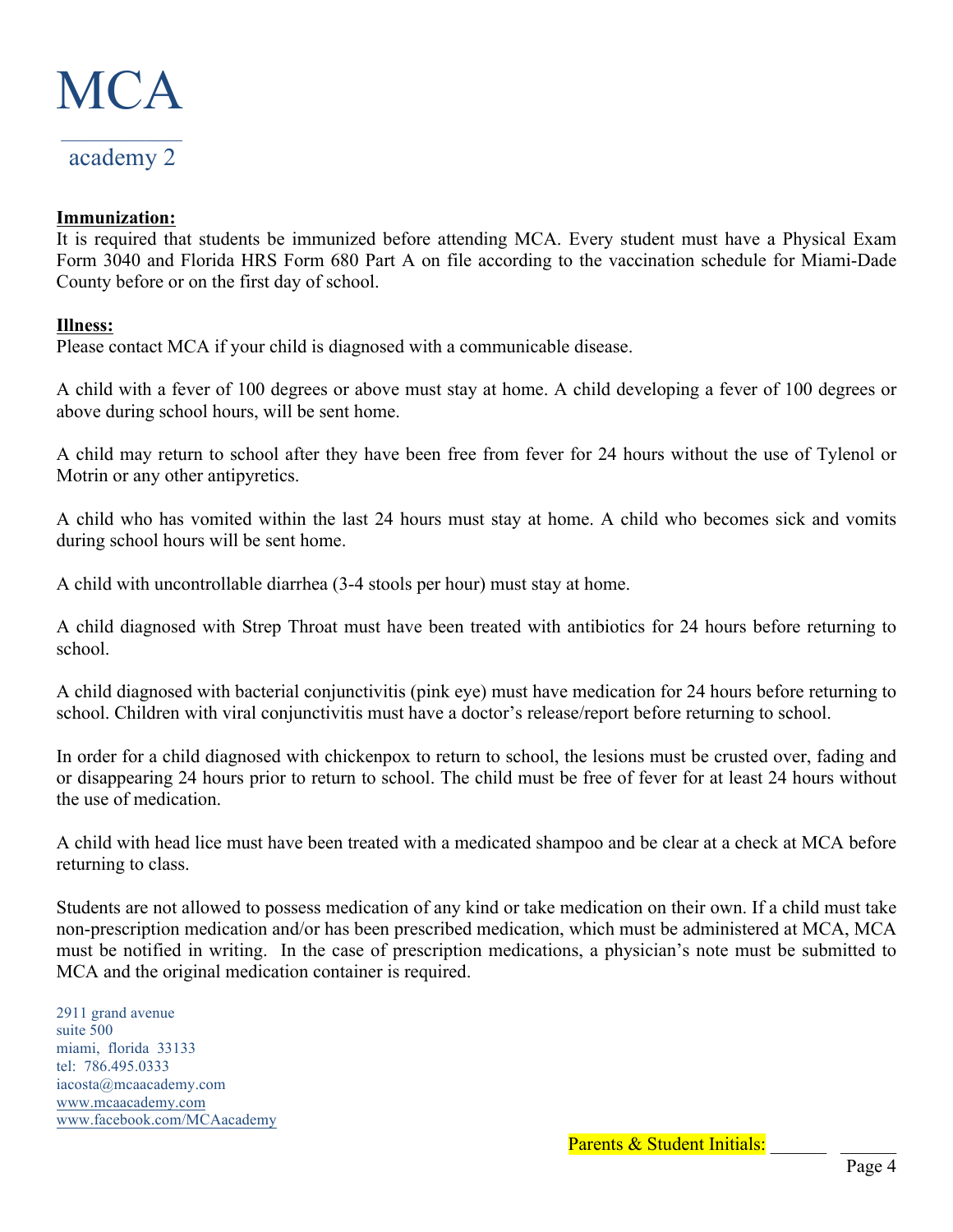

## **Lunch:**

MCA does not provide school lunch. Students are required to bring their own lunch with proper eating utensils and are responsible for cleaning up after themselves.

Upon arrival to school, students must take their lunchboxes to the lunchroom, place any necessary items/containers in the refrigerator, and leave the lunchbox on the designated area. Lunchboxes as well as any items/containers placed in the refrigerator must be labeled with the student's name. Food requiring heating must be brought to school in microwave safe containers and always be covered to keep from splattering. If any splattering and/or spilling occur, the student is responsible to clean up the microwave immediately.

Students are prohibited from eating or drinking in classrooms at all times.

#### **Restroom Breaks:**

Restroom use during classroom time is discouraged. Students will have time to use the restroom before school, during AM recess, lunch, and just prior to dismissal. Restrooms are to be kept clean. Only toilet paper is to be thrown into the toilet. Napkins, paper towels and any other foreign substances must be placed in the trashcan.

## **Falling Behind Pace:**

AM workroom will take the place of AM recess for students who do not use class time properly, fail to follow directions or expectations, or fall behind benchmarks. Students will use this additional work time to catch up on assignments or to complete a Think Sheet and apology letter(s) for their actions. Students assigned to workroom must report to the workroom with their assignment(s) and snack by 10:05 and work silently until dismissed by the workroom teacher at the end of recess, even if all work is completed prior to said time. Any student arriving to the workroom after 10:05, failing to focus on their work, or disrupting the workroom will be assigned workroom the following day. AM workroom begins on Monday, August  $26<sup>th</sup>$ .

Students who fall behind benchmarks for more than one week must remain after school for detention until successfully caught up. Students who fall further behind benchmarks, will be placed on academic probation. In order to avoid expulsion, the stipulations of the probation must be met.

#### **Afterschool Classes and Tutoring:**

Students who stay afterschool for tutoring and/or MCA after school classes must wait in Spartan Hall for the afterschool teacher to collect them. Students who take MCM lessons will be delivered to MCM just prior to  $2:30.$ 

MCA does not provide afterschool care. Parents and the afterschool teacher are solely responsible for communicating and supervising the child before and after every afterschool class or tutoring session.